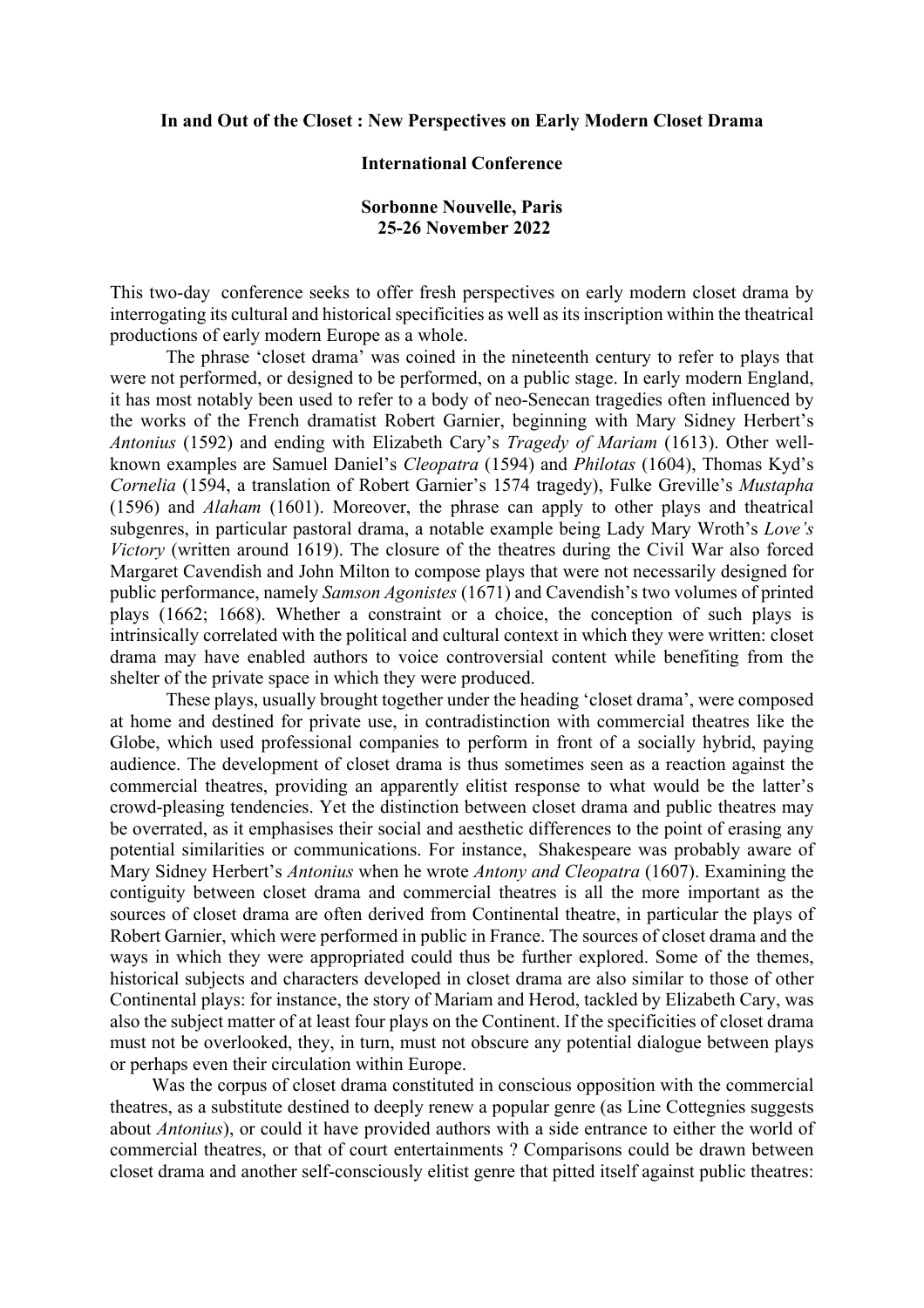that of the Masque – at least one author of closet dramas, Samuel Daniel, also wrote successful Masques, and Mary Sidney Herbert's prominent figure at court probably ensured her attendance to some of them (her niece Mary Wroth also participated in Ben Jonson and Inigo Jones's *Masque of Blackness* in 1605). In both cases – though in different ways – women took a more active part than in the commercial theatres, either as performers (though silent ones in the Masque) or as playwrights in closet drama.

 Although (or maybe because) they were confidential for long, the renewed critical interest in these plays is attested by new editions of various plays that are either published or under way. We would, therefore, like to investigate the challenges closet drama poses to modern editors. Furthermore, some recent stagings invite us to rediscover the dramaturgical potential of these plays. They also invite us to wonder about the dramatic and poetic specificities of closet drama – beyond its characteristically long monologues and soliloquies – and ask whether or not they could justify its distinction from the wider early modern theatrical corpus, or alternatively prove that this distinction is a later critical construct. Finally, the conference might also examine the contemporary resonances of these plays.

We welcome contributions on early modern closet drama that will address - but are not limited to - the following topics:

- Genre, sources, intertextuality and European drama ;

-History of the theatre; antitheatricality, links to other theatrical forms (court entertainment, pastoral drama, academic drama);

-Form (rhetorical performance vs bodily performance, argument vs action, sententiae) and themes (Roman history, politics, family, ethics);

- the representation and/ or questioning of gender in these plays;

- women's involvement in closet drama;

-Didacticism ; education ; play-reading;

-Publication ; unstaged drama ; censorship ;

-From the page to the stage : stageability; staged readings; contemporary university drama.

Confirmed keynote speaker: Ramona Wray (Queen's University Belfast)

A selection of the papers will form the basis of an edited collection submitted to an international academic publisher. The conference will take place in Paris, in the heart of the Latin Quarter, but video conferences will also be possible in case international travel restrictions still apply.

Contributors are invited to send their abstracts (300 words) together with a short bio to aurelie.griffin@sorbonne-nouvelle.fr and sophie.lemercier-goddard@ens-lyon.fr by 30 June. Notifications of acceptance will be sent by 15 July.

## References

Artois, Florence (d') et Anne Teulade. *La tragédie et ses marges. Penser le théâtre sérieux en Europe (XVIe-XVIIe siècles)*. Paris, Librairie Droz, 2017.

Burroughs, Catherine B. *Closet Drama: History, Theory, Form*, Routledge, 2019.

Cadman, Daniel. *Sovereigns and Subjects in Early Modern Neo-Senecan Drama: Republicanism, Stoicism and Authority*. Burlington, VT: Routledge, 2016.

Cuder-Dominguez, Pilar. *Stuart Women Playwrights, 1613-1713*, London, New York: Routledge, 2016.

Eliot, T.S. "Seneca in Elizabethan translation". *Essays on Elizabethan Drama*. London, 1932.